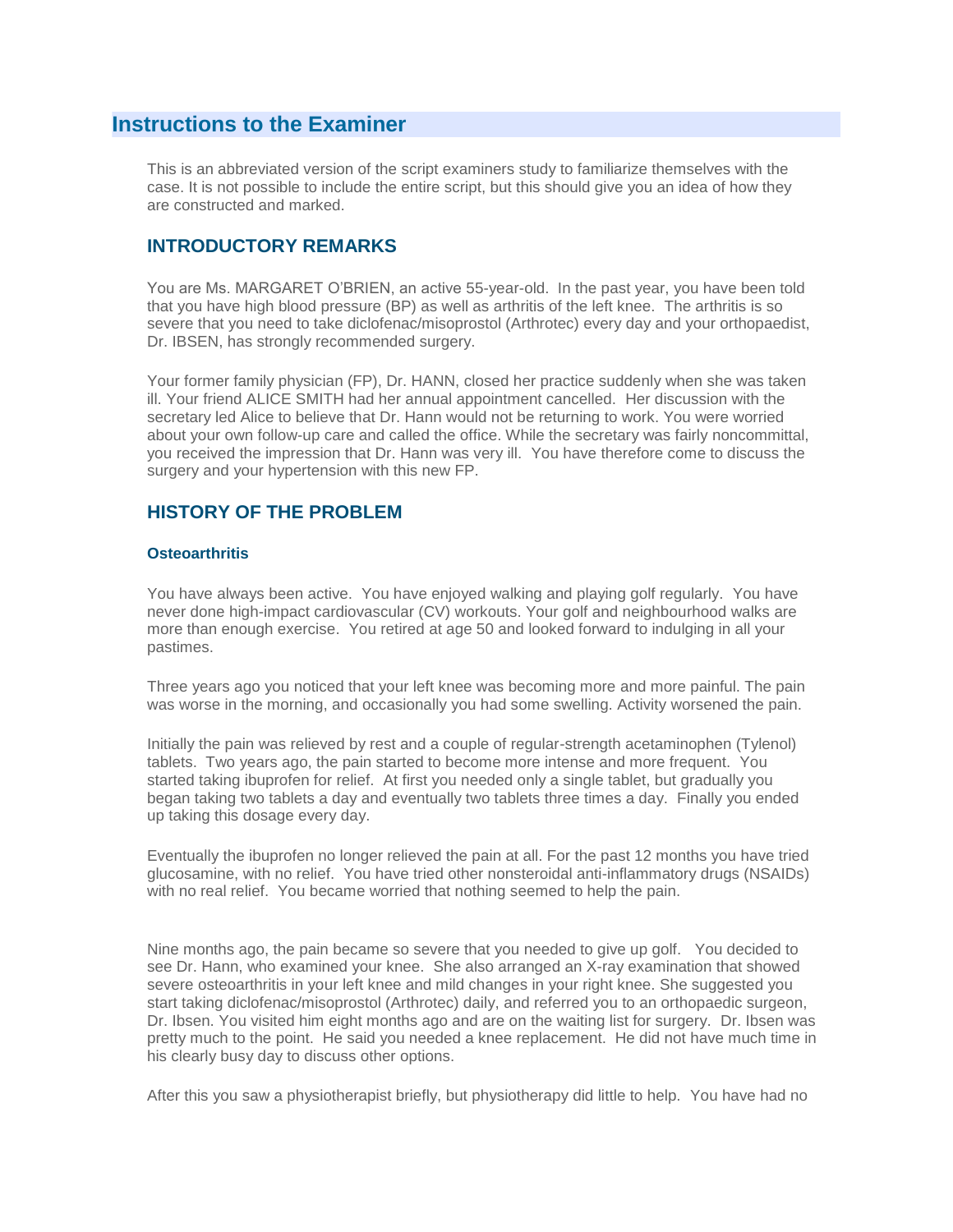joint injections. You have had reasonably good pain control with diclofenac/misoprostol (Arthrotec). You still have some stiffness and pain in the morning until you get moving.

You are able to take short walks, and manage stairs by taking two steps on each stair. Of course you have not been able to play golf. You miss its social aspects as well as the exercise. Golf was not just a game to you, but an important part of your social life. You used to be very active socially at the golf club. Now that you no longer play, you no longer socialise at the club.

Recently you have stopped kneeling to receive Communion at church on Sundays. However, at least you can still climb the steps to the altar without assistance.

No other joints are affected. You have no history of traumatic injury to this joint.

You have always refused to use a cane. Accepting one would be admitting you are old.

You wonder how much longer you might be able to take medication and avoid surgery. Perhaps you should wait ten years or so and then have the surgery.

One reason for your reluctance to undergo surgery is that you have always seen yourself as very healthy and the workhorse of your family. You do much of the cooking and driving, and worry about who will do these tasks while you are convalescing. You are concerned about placing a burden on your family, and have not told them about the possibility of surgery.

The idea of being vulnerable during and after surgery and possibly losing your independence also frightens you. You wonder how you would cope with the three flights of stairs in your home. There is no bathroom on the ground floor.

Nevertheless, you will probably have the surgery "when the time comes." You are not happy about the prospect, but see little choice unless something exceptional happens while you are waiting for surgery.

You want some practical advice about this whole mess.

#### **Hypertension**

You feel as if you are becoming an old woman. First came the arthritis and the suggestion of knee surgery, and now you are taking medication for hypertension. Your high BP was detected six months ago (three months after you started taking diclofenac/misoprostol (Arthrotec). At first you didn't quite believe it, but your FP repeated the measurements three times before starting medication. The readings on those occasions were 160/95 mm Hg.

Three months ago you started taking hydrochlorothiazide (HCTZ), 25 mg daily. Your last BP measurement was 140/90 mm Hg three weeks ago in Dr. Hann's office.

You know that diclofenac/misoprostol (Arthrotec) can cause high BP because you discussed this possibility with Dr. Hann. You decided that you would rather have the pain relief and deal with the increased BP. You hope that this new FP will agree with the approach you have taken, but are worried that he or she might decide to stop the one medication that is helping you manage.

You have no known history of cardiac disease or diabetes. You recall that you had a screen for diabetes and lipids about four months ago, as well as electrocardiography (ECG) at the same time; the ECG was normal.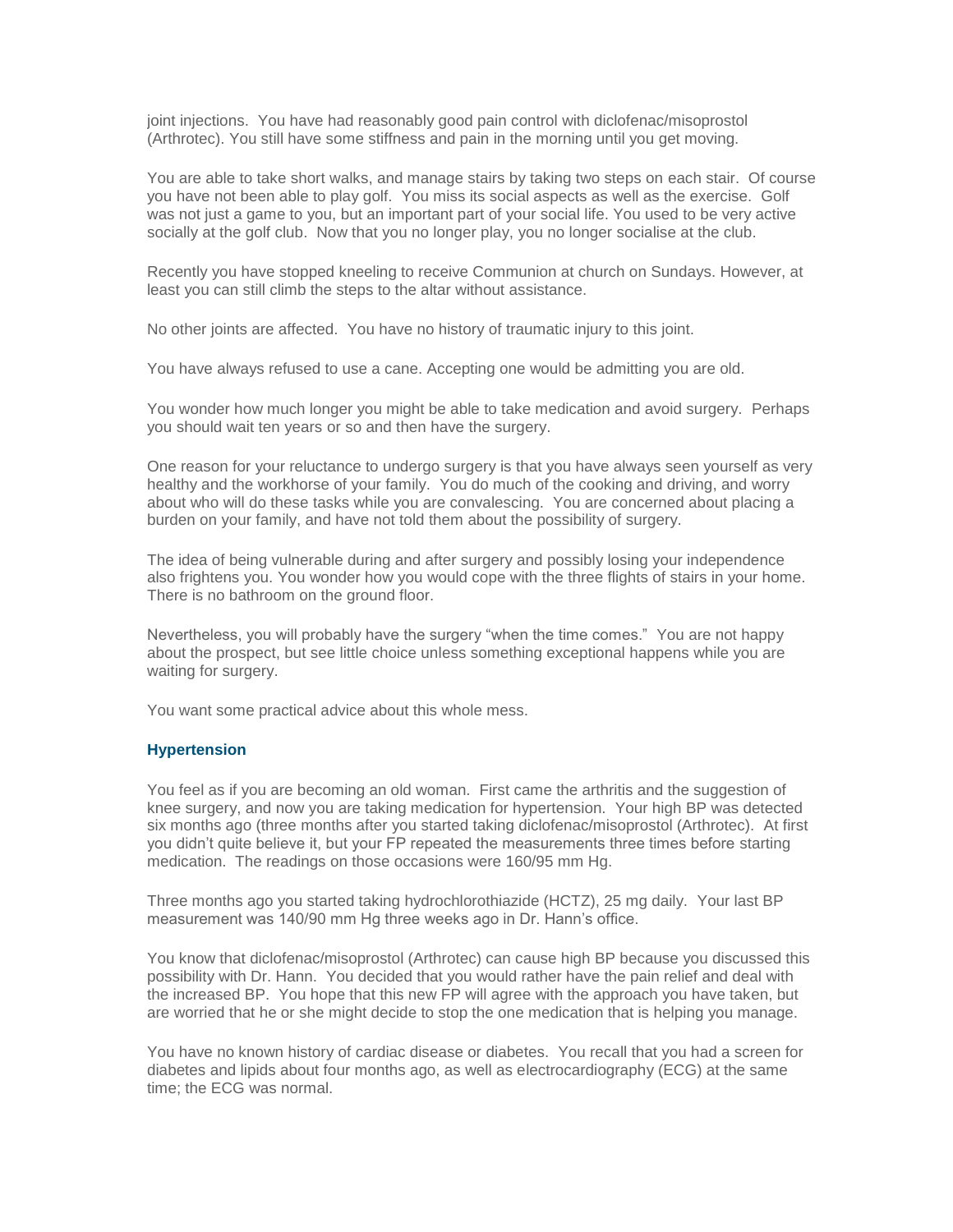## **MEDICAL HISTORY**

You have had excellent care from Dr. Hann. You had a thorough physical examination 12 months ago. Routine well-woman care tests, including fecal occult blood testing and mammography, were normal.

You had a hysterectomy at age 45 because of fibroids and bleeding.

### **MEDICATIONS**

- Diclofenac/misoprostol (Arthrotec), 50 mg twice daily
- Acetaminophen (Tylenol), 650 mg as needed
- HCTZ, 25 mg daily
- Calcium and vitamin D daily

### **LABORATORY RESULTS**

- Lipids normal
- Glucose screen negative
- ECG normal

### **ALLERGIES**

None

### **IMMUNISATIONS**

Immunisations, including flu vaccination, are up to date.

### **LIFESTYLE ISSUES**

Tobacco: You are a non-smoker.

Alcohol: You have one glass of wine with dinner most evenings.

Diet: You love high-fat French cuisine, especially dishes with lots of cream and butter.

Leisure activities: You enjoy cooking for others and entertaining.

### **FAMILY HISTORY**

Your father, FREDERICK O'BRIEN, died of a stroke 15 years ago. At 85 years

Your mother, HARRIET SELMAN O'BRIEN, died of a malignant brain tumour ten years ago. It developed rapidly and led to her death within a short time. She was 70.

# **PERSONAL HISTORY**

### **Childhood**

You were an only child. You suspect that your parents consciously decided to have no more. As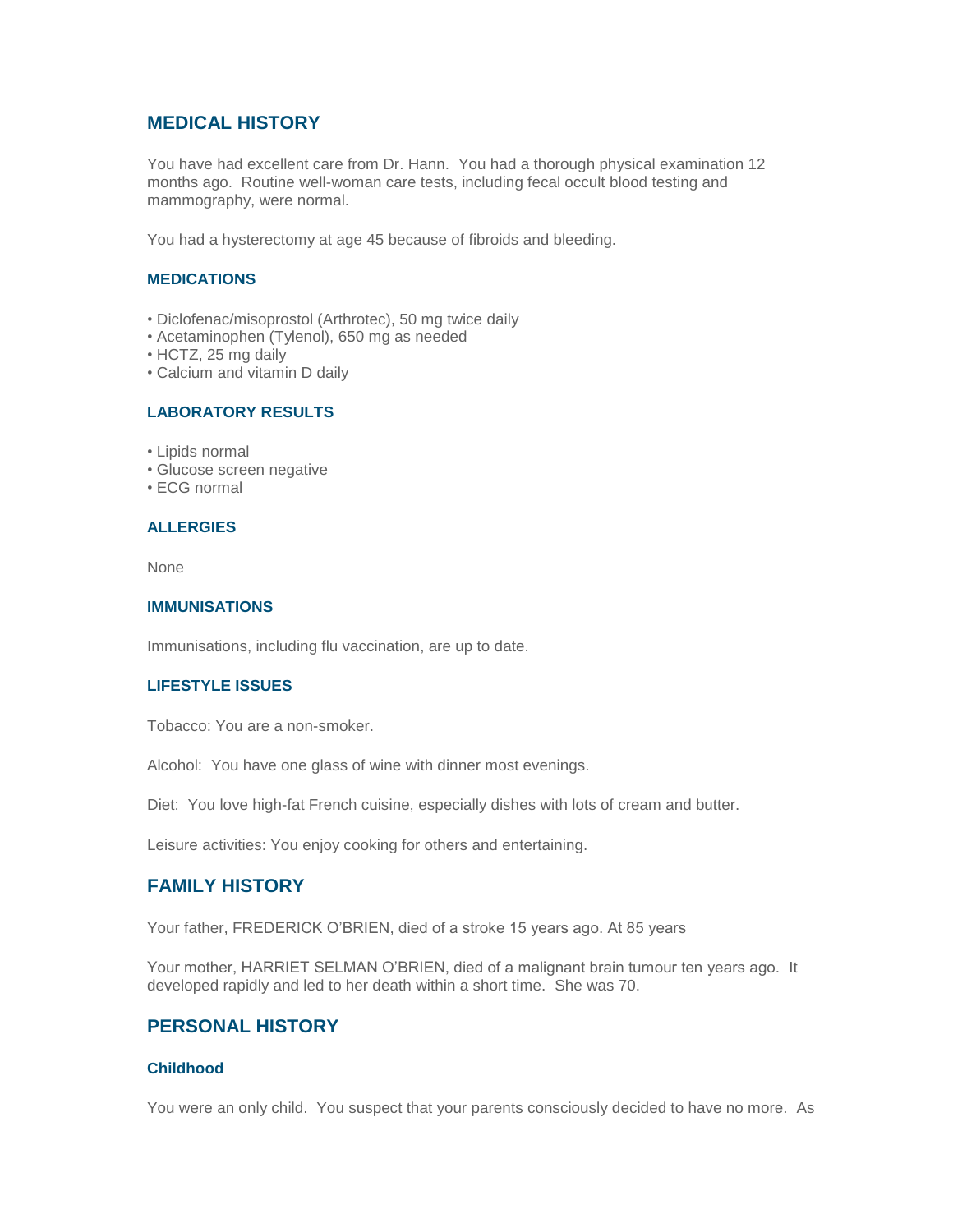a child, you recall overhearing that your mother was told another pregnancy would kill her.

Your parents were very traditional. Your mother gave up her teaching career when she became pregnant with you, and stayed home to take care of the house. Your father was a school principal until he retired.

You remember your childhood as stable and happy. You did well in school.

### **Current Family**

You have never married or been sexually active. As a young woman you dated, but never met anyone for whom giving up your freedom seemed worthwhile. You are very content with your decision to remain single.

Thirty years ago you started your teaching career and wanted to move out of your parents' home. You purchased a house with three friends. The four of you have shared a large home for years. MARY HILL, age 55, is a former nursing colleague; she is single and thinking of retiring. Alice Smith and her late husband, JACOB SMITH, also shared the home. Two years ago, Jacob died suddenly of pneumonia, at age 82. He had been a teacher and was quite a bit older than the rest of you. You watched him slow down as he reached age 80, and hoped that you would never become so infirm. Alice is a retired social worker, and while she is in excellent health, at 70 she is much older than you and Mary.

Alice and Jacob had one child, SAM SMITH, who grew up in the house. Helping them raise Sam filled a void in your life. You are very proud of how well this young man has turned out. He is now 25 and completing a law degree; he lives out of town at his university.

You consider Mary and Alice your family. You all have your own space, but eat meals together. Each of you undertakes different tasks to help the house run well. Your job is managing the kitchen, Alice takes care of the garden, and Mary is the cleaner and social coordinator. You know that your family is a source of benign gossip among your social set. You are amused by and relish being the subject of gossip, especially as nothing is going on.

### **EDUCATION AND WORK HISTORY**

Everyone thought you would go into teaching as your parents did, but you decided to become a hospital nurse. You realise now that your decision to go into nursing was probably a form of rebellion. You followed the traditional route at that time and attended a hospital-based nursing school.

After about two years of nursing, you realised that your career decision was a mistake. You really wanted to be teacher. You attended university and completed a bachelor of arts in French literature. Eventually you acquired a teaching certificate. You taught French at the grade school level for 20 years, and took extension courses to complete a master's degree in education. Your last job was as head of a small private school for girls. You loved the job. Even now your voice swells with pride when you talk about "your" girls. Often your graduates stop you on the street when they are back in town, and tell you how they are doing.

You were very good at your job, but kept a promise to yourself to retire early and enjoy life.

### **FINANCES**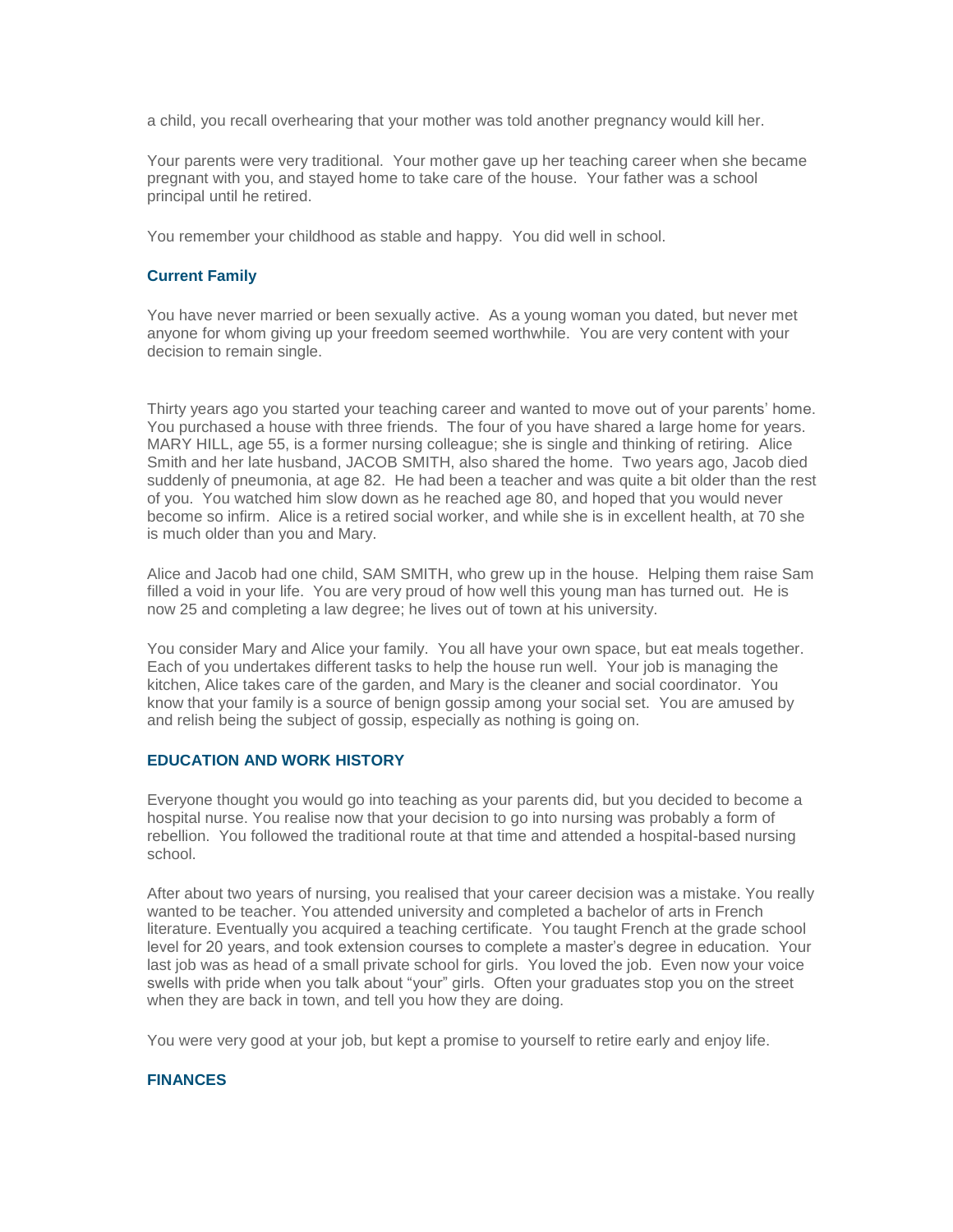You have an excellent pension and a substantial estate left to you by your parents. You therefore can afford a comfortable retirement.

#### **SOCIAL SUPPORTS**

Your family members—Mary, Alice, and of course Sam—are your primary social supports. You also have a diverse extended network of friends.

#### **RELIGION**

You attend the local Anglican church most Sundays. You are not active in the church, but love the music and liturgy of the high church service.

### **ACTING INSTRUCTIONS**

You are well but conservatively dressed. You are very neat in your appearance, without a hair out of place. You have a tendency to treat the candidate like one of your students.

You hope that this new FP will understand your reluctance to stop taking diclofenac/misoprostol(Arthrotec), despite its impact on your BP. You will not respond positively to a candidate who does not try to understand.

You expect the candidate to help you with your knee problem. You know that the pain is so debilitating that you should have surgery. You really want the candidate to convince you that surgery is probably the best option. You know that your family will support whatever decision you make. You will respond positively to a candidate who understands about your family.

If you are asked how hypertension was diagnosed, you reply that you had your BP measured three times on three separate occasions. The measurements were taken over a six-month period.

You will not volunteer that you know about the connection between diclofenac/misoprostol (Arthrotec) and elevated BP. You feel that if the candidate does not recognise the link, then you are not going to advise him or her in case he or she decides to discontinue diclofenac/misoprostol (Arthrotec).

If asked about narcotics for pain management, you respond that they would be "fine," but you would really prefer to keep using diclofenac/misoprostol (Arthrotec), which you know is effective.

### **TIMELINE**

3 weeks ago: You had your last BP reading at Dr. Hann's office.

3 months ago: You started taking HCTZ.

4 months ago: Lipids screening, diabetes screening, and ECG were done.

6 months ago: You had your first high BP reading.

8 months ago: You saw the orthopaedist, Dr. Ibsen.